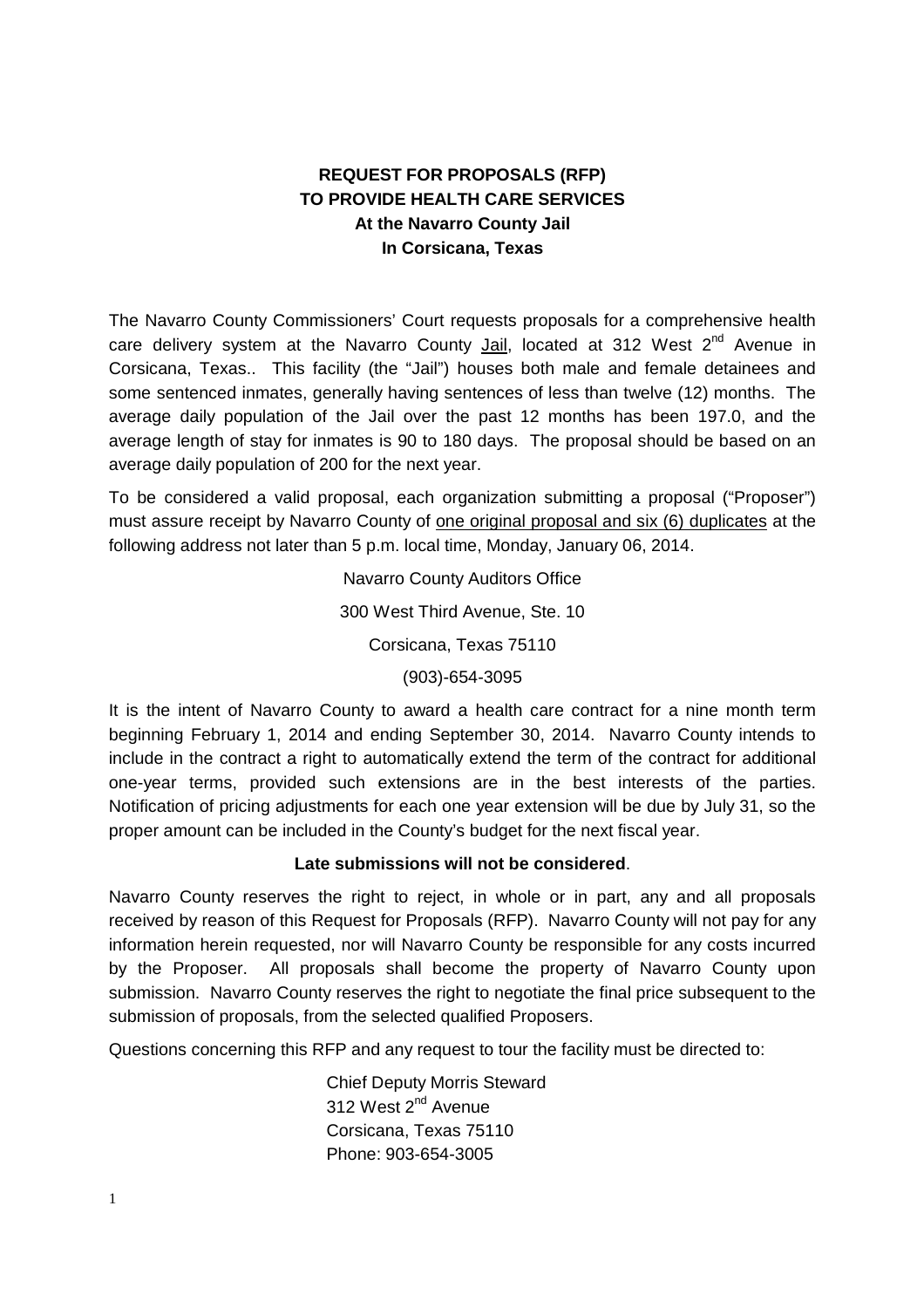The selection of a winning Proposer for contract will be made using the following three-step process:

- 1. In order to be initially selected, the Proposer(s) must meet the "Minimum Qualifications of the Proposers" as included in this RFP, and their proposal must satisfy both the "Mandatory Requirements For All Proposals" and the "Objectives of the RFP", also contained in this RFP.
- 2. After the conditions outlined in #1 are met, Proposer(s) will be ranked based on the quality of the response to this RFP, experience in jails of like size and complexity, price, and references.
- 3. One or more of the Proposers may be invited to make oral presentations to a selection committee or to the Council/Commissioners, or to answer questions.

If a final award is made, such award will be made to the Proposer who meets the above stated selection sequences and is judged best able to provide a health care delivery system at the Jail.

Proposals which do not meet the mandatory requirements will be considered non-compliant and rejected. After the evaluation of the proposals and the selection of the successful contractor, all Proposers will be notified in writing of the selected firm.

# **OBJECTIVES OF THIS RFP**

Each response will be evaluated as to its achievement and compliance with the following stated objectives:

- 1. To deliver high quality health care services that can be audited against established standards.
- 2. To operate the health care program in a cost-effective manner with full reporting and accountability to the Jail Administrator, the Sheriff (or Jailer) and Navarro County.
- 3. To operate the health care program at staffing levels agreed-to, and use only licensed, certified and professionally trained personnel.
- 4. To implement a written health care plan with clear objectives, policies, and procedures.
- 5. To maintain an open and cooperative relationship with the administration and staff of the Jail.
- 6. To maintain complete and accurate records of care and to collect and analyze health statistics on a regular basis.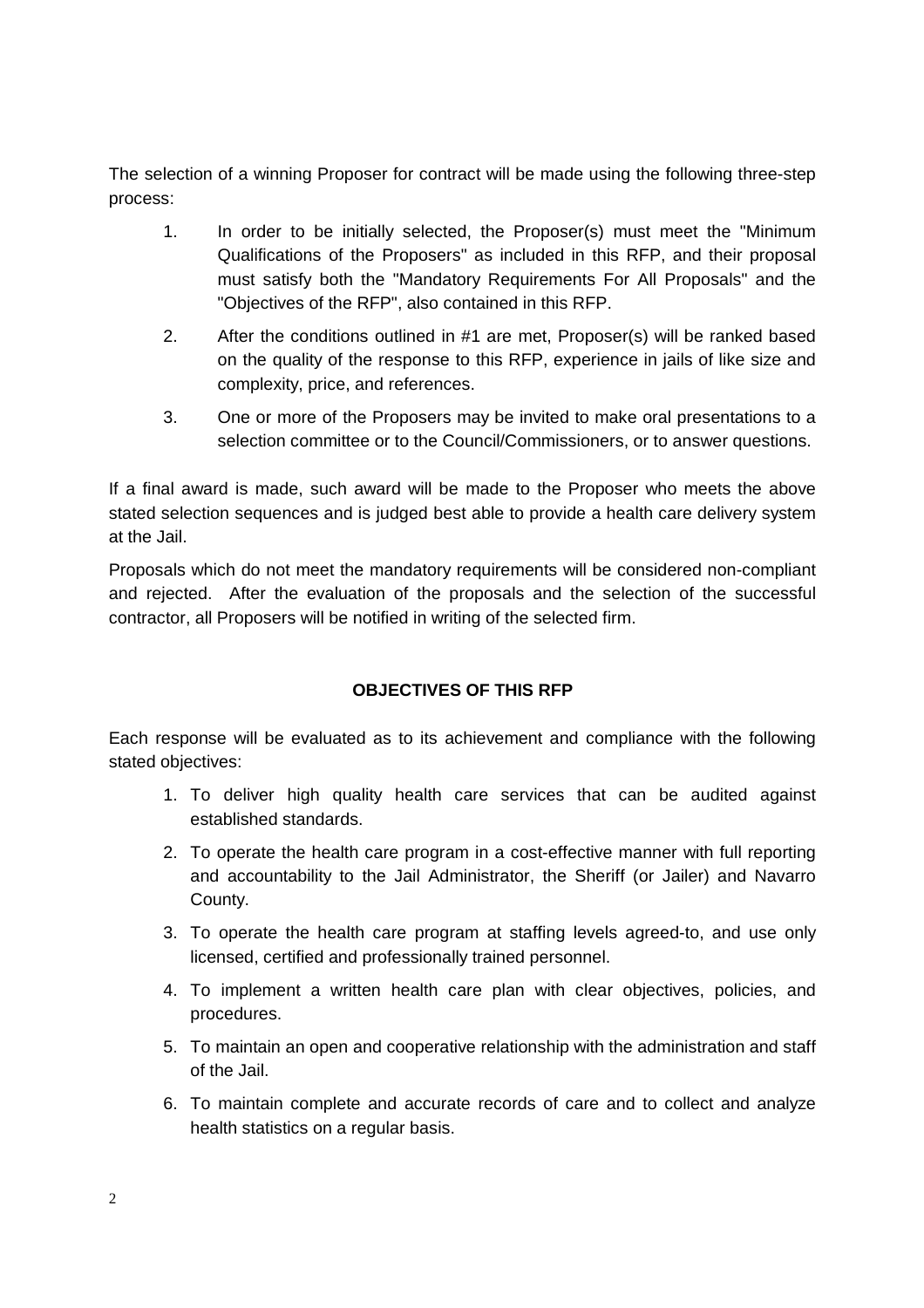- 7. To operate the health care program in a humane manner with respect to the inmate's right to basic health care services.
- 8. To provide for a fair and objective evaluation of proposals that will result in a mutually satisfactory contract between the successful Proposer and Navarro County.

### **MINIMUM QUALIFICATIONS FOR ALL PROPOSERS**

Navarro County requires that any Proposer meet the following minimum qualifications. Failure to meet each of these qualifications may result in the Proposer's disqualification.

- 1. The Proposer must be organized and existing for the primary purpose of providing correctional health care services, and must currently have active contract relationships with at least five (5) Texas county jails.
- 2. The Proposer must have at least five (5) continuous years of corporate experience in administering correctional health care programs.
- 3. The Proposer must carry professional liability insurance in an amount of \$1,000,000 per occurrence and \$5,000,000 in the annual aggregate. This insurance must cover the Proposer organization and all of its employees, and Proposer must provide proof of the same level of coverage for sub-contractors used. A certificate of insurance naming Navarro County as additionally insured must be submitted prior to execution of any contract. This certificate must name Navarro County as an additional insured party. A sample certificate showing actual coverage limits must be submitted with the proposal.
- 4. Proposer must also provide general liability insurance coverage of at least \$1 million combined single limits, and automobile liability coverage for owned, nonowned, and rented automobiles. A sample certificate showing actual coverage limits must be submitted with the proposal.
- 5. The Proposer must demonstrate its ability to provide a health care system specifically for a correctional facility like Navarro County Jail. It must be able to demonstrate that it can complete the start up process in 30 days from the contract award date, and that it has a proven system of recruiting staff and adequate support staff in its central office capable of competently supervising and monitoring its operation.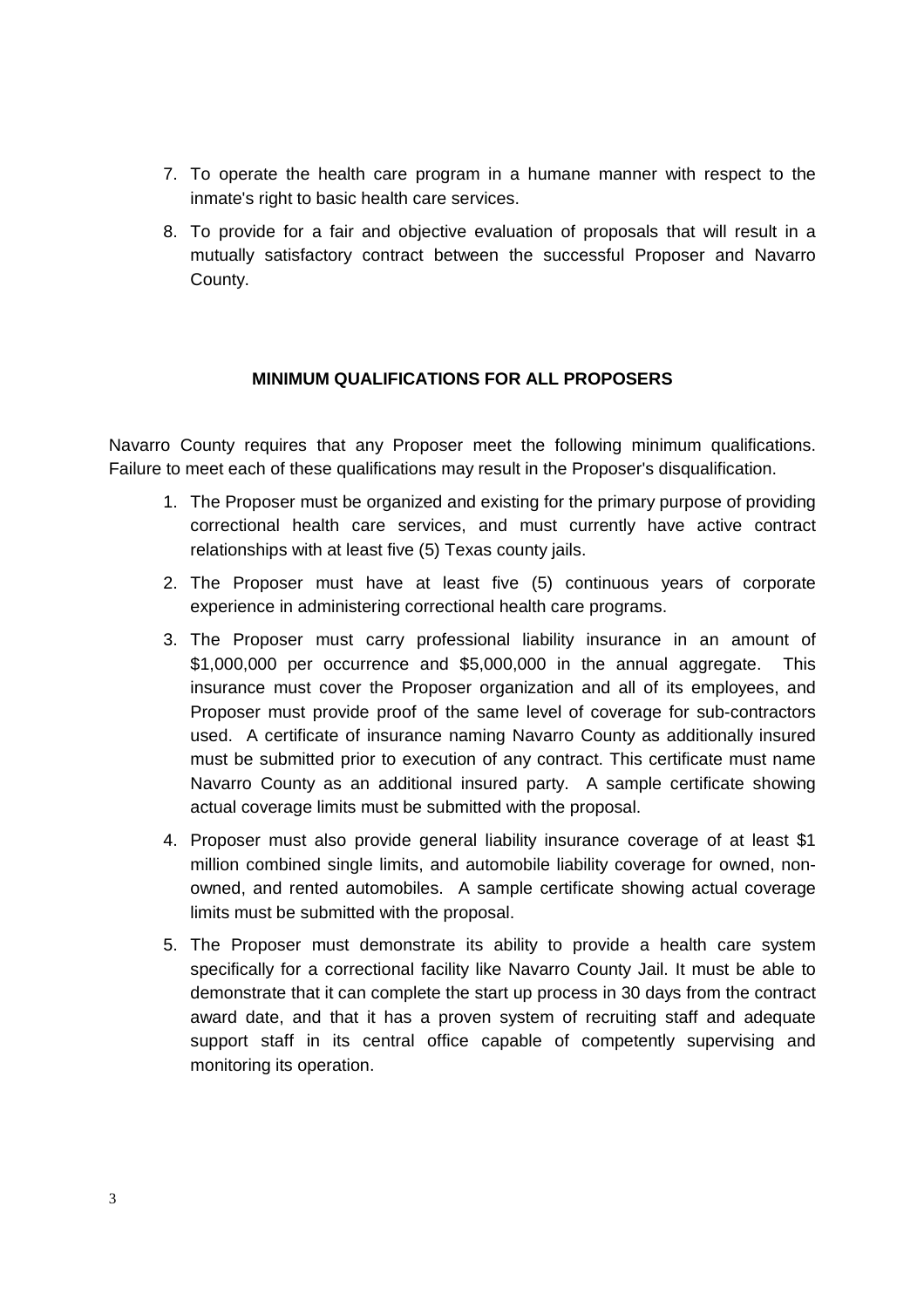#### **MANDATORY REQUIREMENTS FOR ALL PROPOSALS**

Proposals need not be in any particular form. All proposals, however, must contain the following special information:

- 1. All proposals must contain sufficient information concerning the Inmate Health Care Program that the County representatives may evaluate whether or not the Proposer meets "Minimum Qualifications For All Proposers".
- 2. All proposals must list by name, address and administrator name (with phone number) at least five correctional institutions where Proposer is providing medical care and the length of time each contract has been in effect. This list will be used as a source of references for the Proposer. Priority will be given to Proposers who have contracts with Texas County Jails.
- 3. A statement that the policies and procedures for the medical program will be developed by the Proposer and will be based on the standards developed by the National Commission on Correctional Health Care (NCCHC), and Texas Commission On Jail Standards.
- 4. All proposals must contain a full and complete staffing plan with a statement as to the staff positions and titles, and the number of actual hours per week to be worked onsite at the jail. Also, the proposal must state clearly how any temporary vacancy will be handled, and whether each scheduled shift will be worked during such vacancy.
- 5. The proposal must explain in detail how medical care for inmates at the Jail will be delivered.
- 6. All proposals must contain a specific annualized price for a base population of up to 200 inmates for all medical care rendered under the resulting contract, taking into account the requirements of #8 below. Provider may state one annualized price for the first year of the contract (and monthly price) and another annualized price (or price escalation factor) for subsequent year(s). Any other exceptions to the specific price shall be stated, such as per diem charge for an increase in average daily population above the base level.
- 7. Each proposal shall describe how billing of Navarro County services will be handled, and the expected terms for payments by the County to the Proposer. Texas LGC's gives counties 30 days to pay from the time an invoice is received by the Auditor's Office.
- 8. Navarro County is willing to share responsibility for the costs of medical care in certain specific cost categories in order to assist the Proposer in predicting its costs and potential liabilities. All proposals must specifically state these limits of responsibility so proposed, and how Navarro County would share in these costs after the cost limits have been reached.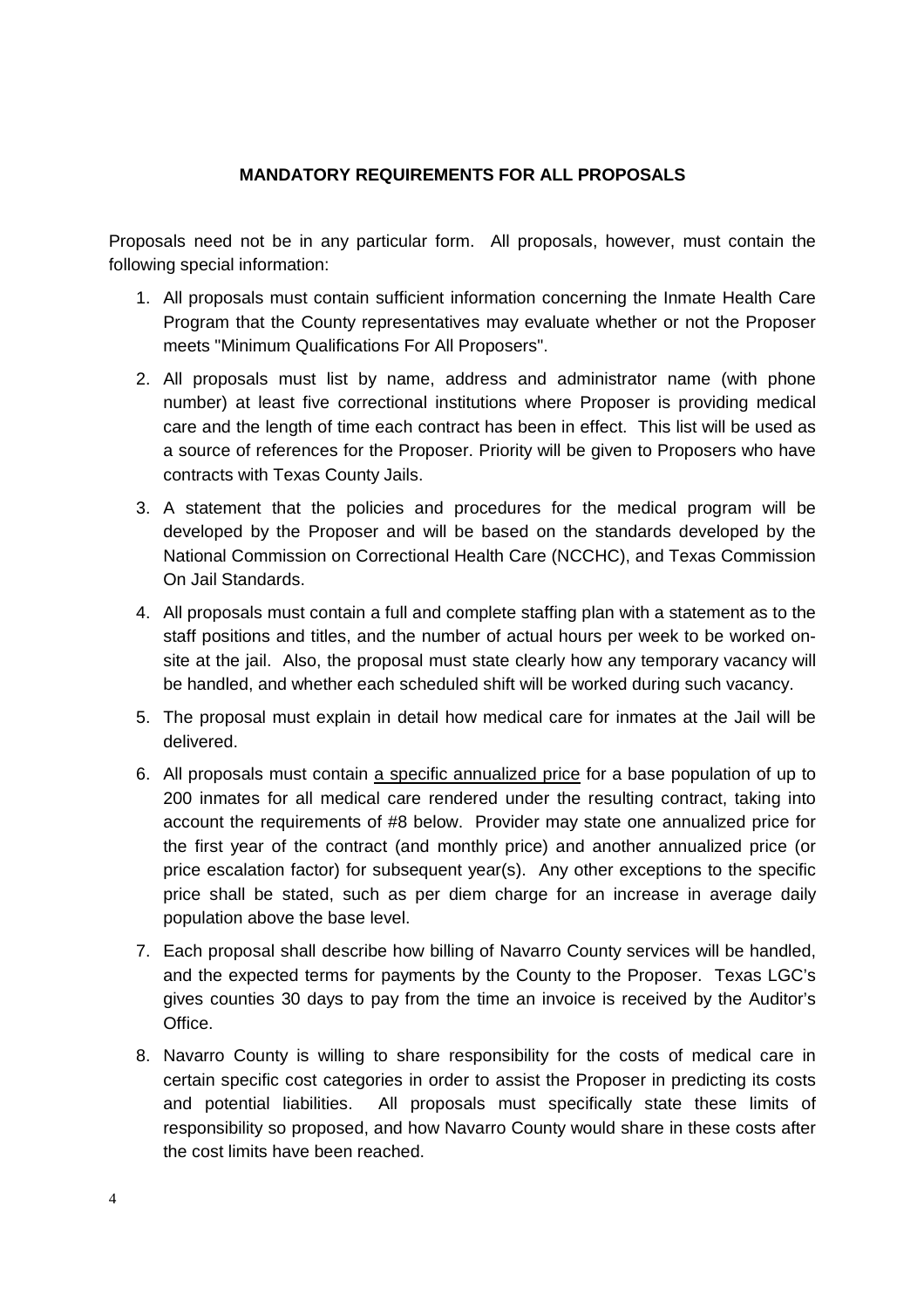### **Note: All off-site medical services shall be the responsibility of Navarro County to assure said services are billed to the county at indigent rates.**

- 9. Navarro County currently pays for all medical services and prescriptions at the Medicaid rate. Proposer shall pay the Medicaid rate or less. Contract shall state that in instances where Proposer pays with limitations. Proposer's payments prior to limitations shall be calculated using the Medicaid rate, or less; and County's portion after limitations shall be at the same rate.
- 10. For items or categories with limitations, Proposer shall state who will provide the service, even if County pays the costs. (ie, If certain types of medications are to be paid by County, will Provider manage and dispense, but bill County?)
- 11. In order to better understand all of the working terms being proposed, the Proposer shall provide with its response to this RFP a sample contract for consideration, in case the Proposer should be awarded the contract.
- 12. Proposer must be willing to sign a contract within 10 days of contract award date and be ready to begin services within 30 days of the contract award date.
- 13. A Performance Bond in the amount of \$100,000.00 will be required of the successful vendor upon award of contract. The bond shall remain in effect for the term of the contract.

# **SCOPE OF CONTRACT**

The Proposer who is selected to provide the services described in this RFP (hereinafter "Provider") shall be the sole supplier and/or coordinator of the health care delivery system at the contracted Navarro facility, (the "Jail"). Provider shall be responsible for all medical care for all inmates at the Jail. The term "medical care" includes both "mental health care" as well as "dental care". This responsibility of Provider for the medical care of an inmate commences with the commitment of the inmate to the custody of the administration of the Jail and ends with the discharge (or temporary release) of the inmate from the custody of the County at the Jail.

Inmates housed in jails not covered under the terms of this RFP, or the resulting contract, will not be included in the Provider's responsibility while they are housed at other facilities or while being transported. Inmates held in the Jail for other jurisdictions such as other counties or the US Justice Department will be included in the count, and the on-site care for these inmates will be the responsibility of the Provider for nursing and physician care, any supplies used, and for over-the-counter medications. Other medical costs which can be identified for specific inmates such as prescriptions, x-rays, dental procedures, and all offsite medically related consultations and procedures will be billed back to the originating agency, either by the County, the actual community agency providing the care, or by the Provider.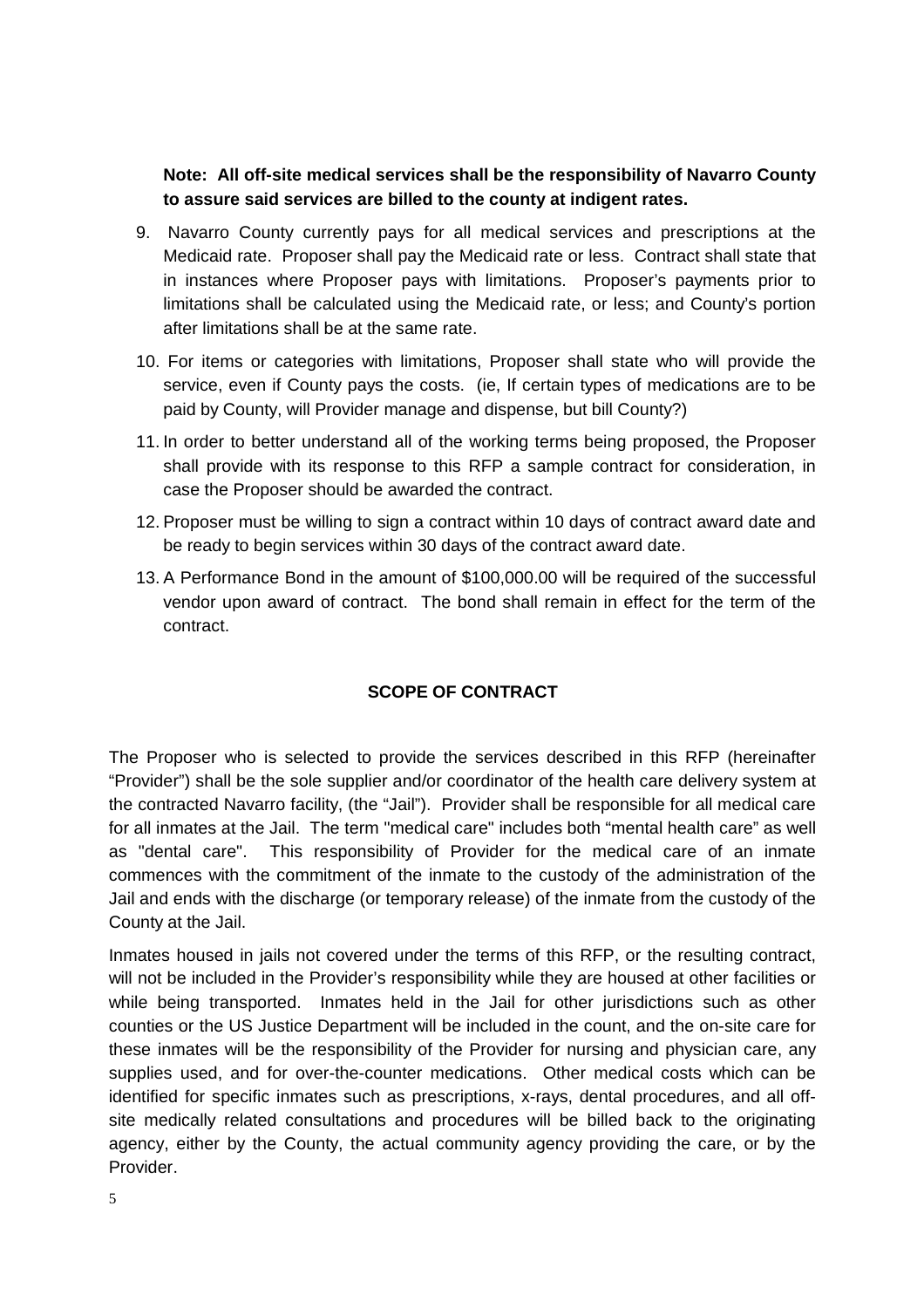#### **SPECIFICATIONS**

The winning Proposer hereafter referred to as "Provider", will operate under the following Specifications with regard to the resulting contracted program, unless other terms are agreed-to by each of the parties.

- 1. Health care services must be provided in substantial compliance with the *Jail Health Standards*, 2008 Edition, published by the National Commission on Correctional Health Care (NCCHC).
- 2. Provider must recruit, interview, hire, train and supervise all health care staff and such health care staff must be adequate to meet all conditions and specifications as set forth in this RFP, the proposal selected, and the resulting contract. All medical staff providing services under this contract must be licensed to practice in the State of Texas.
- 3. Provider shall review the Receiving Screening form that is completed by officers on all new commitments to the Jail within twenty-four (24) hours of arrival at the Receiving facility. Such review shall be conducted by a licensed medical professional.
- 4. The Receiving Screening should include all elements covered by Standard J-30 of the Standards for Health Services in Jails, 2008 Edition, published by the National Commission on Correctional Health Care (NCCHC).
- 5. A standard form will be used for purposes of recording the information of the Receiving Screening and will be included in the health record of the inmate; and
- 6. Provider shall perform a comprehensive Health Assessment on any inmate within fourteen (14) calendar days (or such other stricter time limit as required by statute or controlling authority) of the arrival of the inmate at the Jail. Such assessment shall be performed by a qualified medical professional.
- 7. Provider shall identify the need and shall schedule and coordinate all non-emergency and emergency medical care rendered to inmates inside or outside the Jail, and pay for such care unless limited as to payment responsibility.
- 8. Provider shall identify the need and shall schedule and coordinate any hospital care of any inmate of the Jail, and pay for such care unless limited as to payment responsibility. This shall include all institutional charges, physician charges and any and all additional charges for medical care. This also includes responsibility for making emergency arrangements for ambulance service to the inpatient facility and reimbursement to the local ambulance organization for the services provided.
- 9. Provider shall identify the need and shall schedule and coordinate all physician services rendered to inmates inside or outside the Jail, and pay for such care unless limited as to payment responsibility. At a minimum, Provider shall identify a "responsible physician" who shall conduct sick call and generally provide such care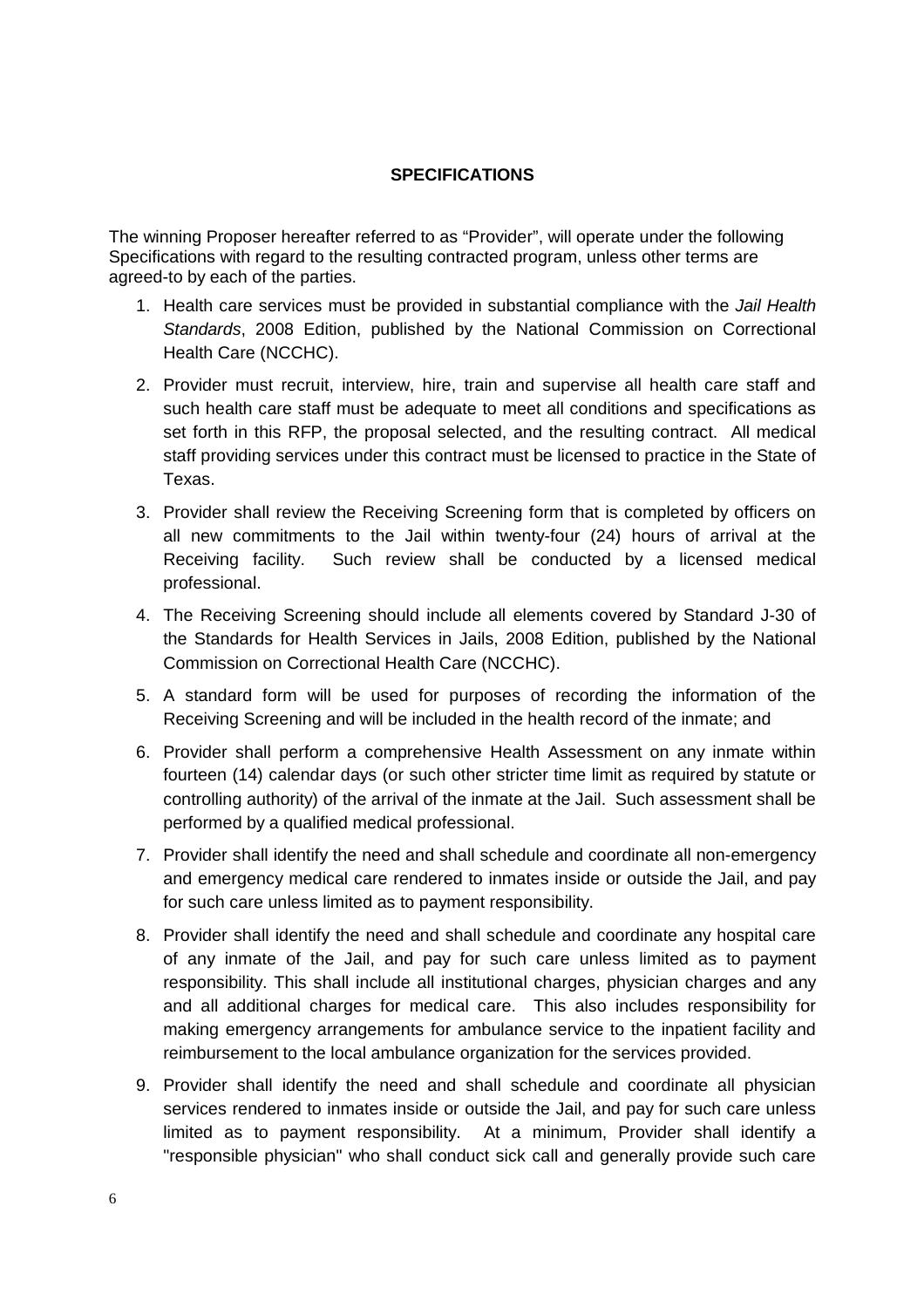as is available in the community. The "responsible physician" or another covering physician shall be on call to the nurse seven (7) days per week, twenty-four (24) hours per day for emergency situations.

- 10. Provider shall identify the need and shall schedule and coordinate all supporting diagnostic examinations, both inside and outside the Jail, and pay for such care unless limited as to payment responsibility. This includes laboratory testing procedures.
- 11. Provider shall provide the necessary follow-up for health problems identified by any of the screening tests or laboratory tests.
- 12. Provider shall identify the need and shall schedule and coordinate mental health services rendered to inmates inside the Jail, and pay for such care unless limited as to payment responsibility. The cost of court-ordered evaluations and any inpatient hospital commitments at a state facility will not be a part of the provider responsibility. **Navarro County reserves the right not to make Mental Health Services a part of this contract.**
- 13. Provider shall provide the dental program for the entire inmate population. Dental screening shall be given to all inmates within fourteen (14) calendar days of his or her admission to the Jail.
- 14. Provider shall provide a total pharmaceutical system for the Jail beginning with the physician's prescribing of medication, the filling of the prescription, the administration of medication, and the necessary record keeping. The Provider shall be responsible for the costs of all drugs administered, unless limited as to payment responsibility. **Navarro County Reserves the rights to make a separate award or award for Prescription Medications concerning this proposal.**
- 15. The pharmaceutical system shall include prescription medications and over-thecounter medications. All prescription medications shall be prescribed by the responsible physician. All controlled substances, syringes, needles and surgical instruments will be stored under security conditions acceptable to the Jail. **Provider shall establish a system that will allow the return of unused/unopened prescription medication for credit. Navarro County reserves the right to make a separate award or no award for Prescription Medications concerning this proposal.**
- 16. Provider shall provide and pay for all equipment and supplies (or specify otherwise) that are used in the health care delivery system being proposed for the Navarro County Facility.
- 17. Provider shall maintain complete and accurate medical and dental records separate from the Jail confinement records of the inmate. In any criminal or civil litigation where the physical or mental condition of an inmate is at issue, Provider shall provide the Sheriff or County Official with access to such records and, upon request, provide copies.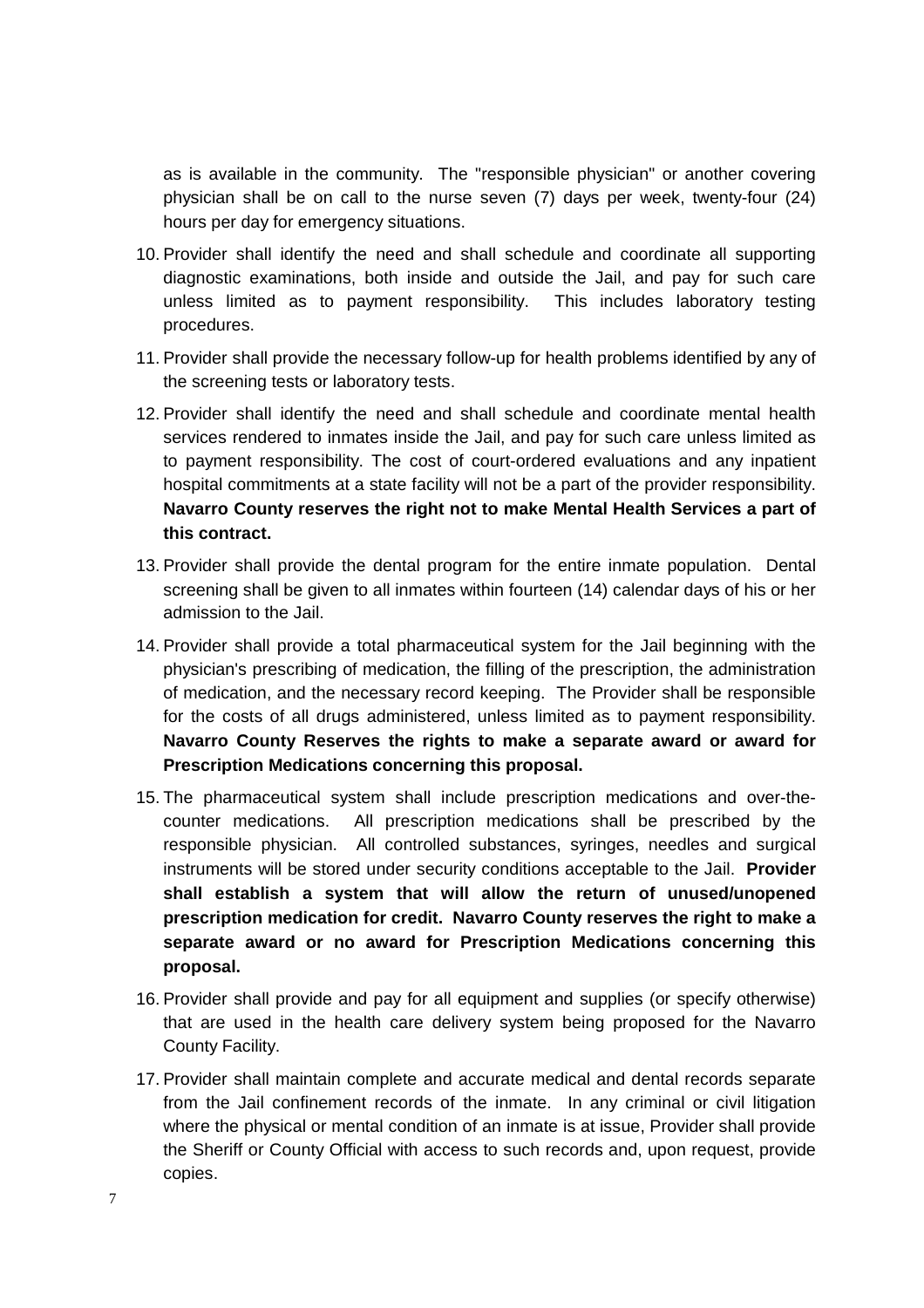- 18. Provider shall provide a consultation service to the Sheriff (or Jailer) or County Official on any and all aspects of the health care delivery system at the Jail, including evaluations and recommendations concerning new programs, architectural plans, staffing patterns for new facilities, and on any other matter relating to this contract upon which Navarro County seeks the advice and counsel of the Provider.
- 19. Provider shall provide TB Testing for all inmates within seven days of jail confinement. Provider shall provide TB Testing to all Sheriff Department Personnel as needed.
- 20. Provider shall provide Hepatitis Immunization to all Sheriff's Department personnel as required.
- 21. Provider shall provide the Flu Shot Immunization to all Sheriff Department personnel that signs up for this shot, each year.
- 22. Provider shall provide a sixteen (16) hour work day for staffing (nurses), seven (7) days per week, three hundred sixty five (365) days a year.
- 23. Provider shall have a Medical Physician come to jail once per week for sick call.
- 24. The Nurse that supervises or manages the medical department needs to work Monday thru Friday from 08:00am to 05:00pm. Navarro County shall have final approval on any of the nurses work schedule times being changed.
- 25. Provider shall require nurses to dispense medications at the inmates' cells, rather than in the infirmary; so jailers are able to continue their regular duties. Nurses should take inmates to the infirmary only if invasive examination is needed.
- 26. County Satisfaction with Health Care Personnel. If County becomes dissatisfied with any health care personnel provided by the Provider hereunder, or by any independent contractor, subcontractor or assignee, the Provider, in recognition of the sensitive nature of correctional services, shall, following receipt of written notice from County of the grounds for such dissatisfaction and in consideration of the reason therefor, exercise its best efforts to resolve the problem. If the problem is not resolved satisfactorily to County, then the Provider shall remove or shall cause any independent contractor, subcontractor, or assignee to remove the individual about whom County has expressed dissatisfaction. Should removal of an individual become necessary, the Provider will be allowed reasonable time, prior to removal, to find an acceptable replacement, without penalty or any prejudice to the interests of the Provider.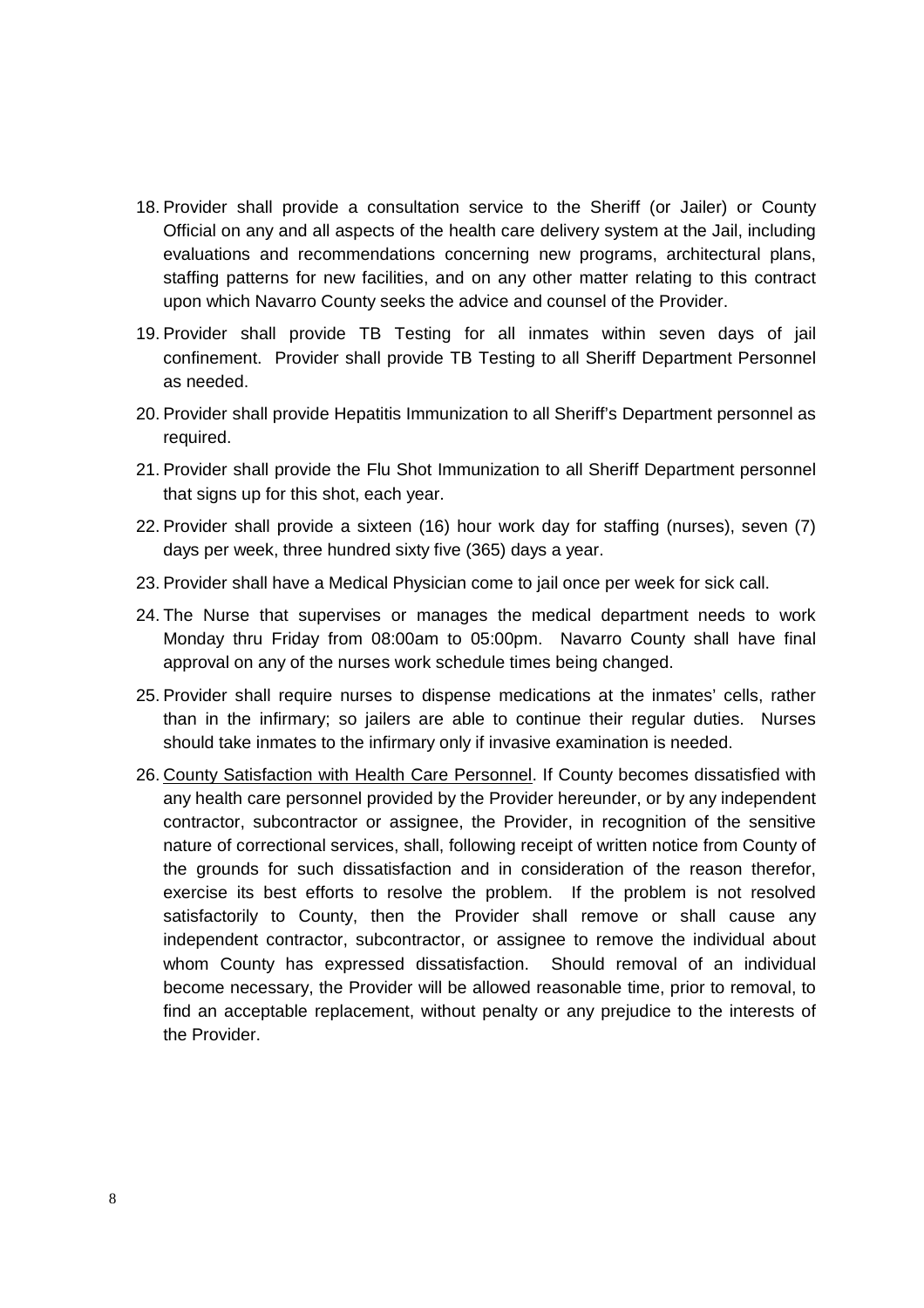#### **GENERAL CONDITIONS**

- 1. The duration of this contract shall be from January 15, 2014 until January 15, 2015. Thereafter, this contract may be extended, upon agreement of the parties, for any number of subsequent one-year terms.
- 2. The health care delivery system must conform to State standards for medical services provided in correctional institutions as established by the Department of Corrections or other appropriate State authority, or by statute. The system must be in substantial conformance with the *Jail Health Standards*, 2008 Edition, developed by the National Commission on Correctional Health Care (NCCHC).
- 3. Provider shall be required to examine and treat any inmate in segregation or otherwise unable to attend sick call in the cell of said inmate. Provider shall be required to render emergency care at any location on Jail property.
- 4. Provider shall have no responsibility for security at the Jail or for the custody of any inmate at any time, such responsibility being solely that of the Jail. Provider shall have sole responsibility in all matters of medical, mental health and dental judgment. Provider shall have primary, but not exclusive, responsibility for the identification, care and treatment of inmates requiring medical care and who are "security risks" or who present a danger to themselves and others. On these matters of mutual concern, the Sheriff or other County Official and his staff shall support, assist and cooperate with Provider, and Provider shall support, assist and cooperate with the Sheriff or other County Official whose decision in any non-medical matter shall be final. All decisions involving the exercise of medical, mental health or dental judgment are still the responsibility of the Provider.
- 5. Provider shall indemnify and hold harmless Navarro County and its agents, servants and/or employees from all claims, actions, lawsuits, damages, judgments or liabilities in connection with the provision of its services at the Jail.
- 6. Provider shall have professional liability insurance coverage with limits of at least \$1,000,000 per occurrence and \$5,000,000 in the annual aggregate under such coverage. This insurance shall specifically cover provider and the services provided under this contract. Evidence of such insurance shall be presented to the County prior to the execution of the contract. Failure to maintain such insurance shall be grounds for immediate termination of this contract.
- 7. Provider must also provide general liability insurance coverage of at least \$1 million combined single limits, and automobile liability coverage for owned, non-owned, and rented automobiles. A certificate of insurance naming Navarro County as additionally insured must be submitted prior to execution of any contract. A sample certificate showing actual coverage limits must be submitted with the proposal.
- 8. Policies and Procedures of the Provider relating to medical care are to be established and implemented solely by the Provider. In areas that impact upon the security and